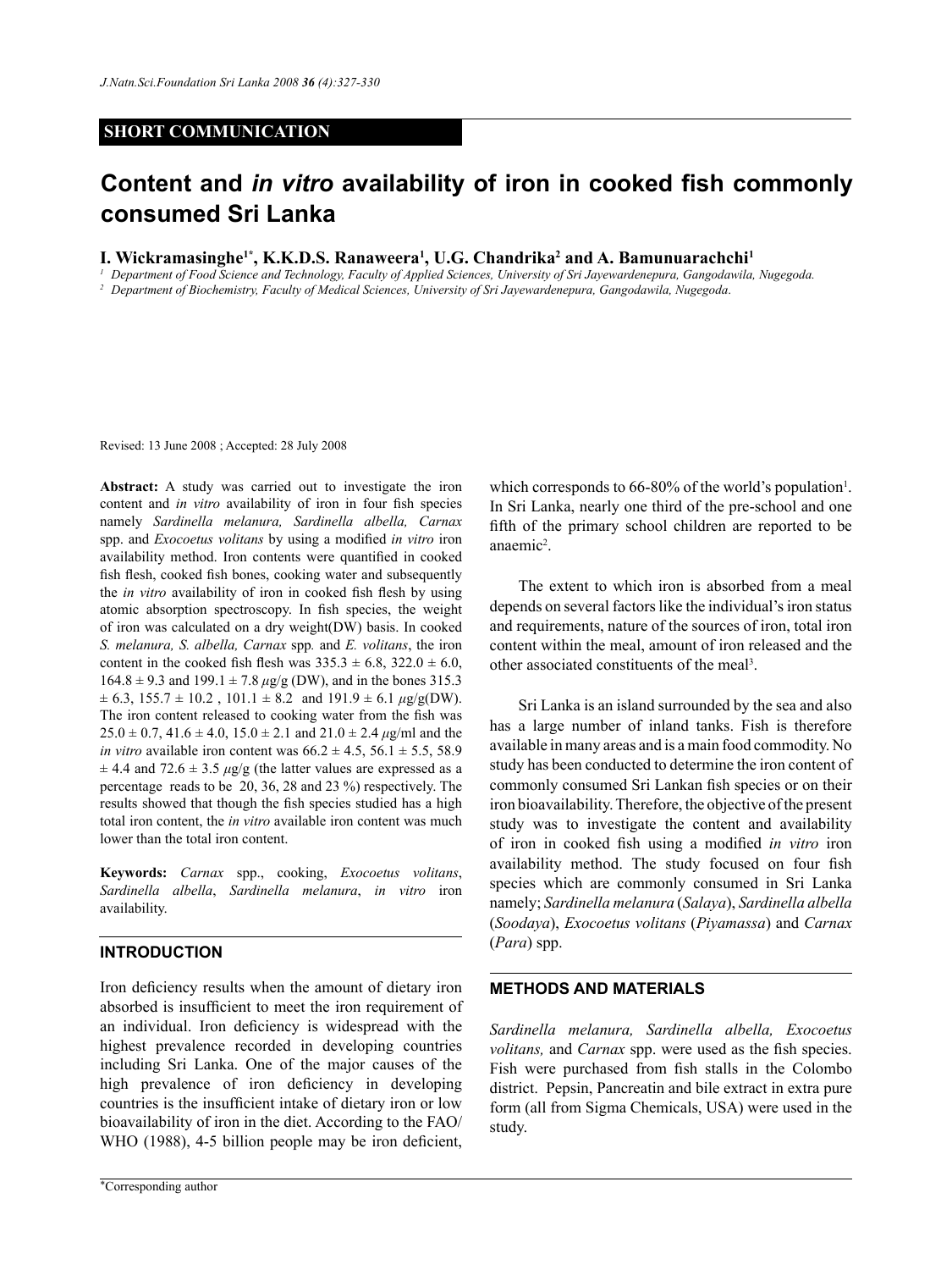Fish were identified by using their external morphological characters. Total lengths of the fish were recorded. The gills, fins and the viscera were removed and the fish was washed several times and used for the analysis.

Three replicates of 50 g samples were placed into separate containers and 150 mL of distilled water was added to each. The fish samples were cooked under regulated heat for 15 min. The samples were then taken out and the volume of remaining water was measured. The fish flesh and bones were removed and collected separately and the weights were recorded.

 The flesh and bones of the cooked fish were separated and dried at 105  $\degree$ C for 48 h until a constant weight was obtained<sup>4</sup>. The dried flesh and bones were ground separately and were used to prepare samples for atomic absorption spectrometry.

 Samples of 1.0 g of powdered flesh and bones of each fish species were allowed to char using an igniter<sup>4</sup>. The crucibles with the contents were transferred into a muffle furnace at 550°C and left until white or grey ash was obtained. The ash in each crucible was weighed. Then 1 mL of conc. HCl was added into the crucible and dissolved in 10 mL of distilled water. The samples were transferred into a 50 mL volumetric flask and made up to the mark with distilled water. The samples were nebulized into the atomic absorption spectrometer (GBC 932 plus, Australia) at 248.3 nm after calibrating it with standard solutions, and the total iron content was determined. The amount of soluble iron was expressed on a dry weight basis as  $\mu$ g/g.

*In vitro* iron availability was measured as iron solubility under physiological conditions according to the method of Svanberg *et al.* (1993)<sup>5</sup> with some minor modifications in the initial weight of the sample. Samples of 0.5 g of finely mixed cooked fish flesh of each fish species were dissolved in 5mL of distilled water. To this mixture, 5 mL of 0.3% pepsin in 0.1mol/L HCl was added. The composition of the solution to buffer the pepsin solution was prepared according to Diem and Lenther (1975)<sup>6</sup> and it contained physiological amounts of  $Na^+(49m)$  as NaCl),  $K^+(12 mM)$  as KCl,  $Ca^{2+}$  (10mM as CaCl<sub>2</sub>. 2H<sub>2</sub>O), Mg<sup>2+</sup> (2.4 mM as MgCl<sub>2</sub>.  $6H_2O$ ) and phosphate (3.5 mM as  $KH_2PO_4$ ). The pH was then adjusted to 2.0 with 2 M NaOH and the mixture was incubated in a shaking water bath at  $37^{\circ}$ C for 90 min. After incubation, 1.5 mL of a pancreatin (6mg) and bile solution,  $(37.5mg)$  in 0.1 mol/L NaHCO<sub>3</sub> were added. The pH was adjusted to 5.0 with 2 M NaOH, and the mixture was incubated for an additional 30 min. After adjustment of the pH to 6.0 with NaOH, the mixture was centrifuged at 4300 x g for 20 min. The supernatant was filtered through a 45 *μ*m filter. The pH in the filtrate was reduced by the addition of 200 µL of 0.5mol/L HCl to 1600 µL of sample, followed by the addition of 200 µL of ascorbic acid solution (20g/L).

After 10 min, the samples were centrifuged (11000 x g, 10 min) and the clear solution obtained was analysed for soluble iron, including free soluble complexes of iron, with atomic absorption spectrometer at 248.3 nm (GBC 932 spectrometer). The amount of soluble iron in the filtrate was expressed as *µ*g/g, dry weight (DW).

Differences in mean values of total iron content in cooked fish flesh, cooked fish bones and *in vitro* available iron content in triplicate samples were tested by analysis of variance (ANOVA) and significance levels were obtained with Tukey's HSD multiple range test<sup>7</sup> and the p-value of <0.05 was considered significant. Simple regression analysis was done for *in vitro* available iron content.

| Fish species                   | Cooked fish<br>flesh $\mu$ g/g<br>DW | Cooked fish<br>bones $\mu$ g/g<br><b>DW</b> | Cooking<br>water<br>medium<br>$\mu$ g/mL | In vitro<br>available iron<br>content $\mu$ g/g<br>DW | Percentage of<br>in vitro<br>available<br>ıron |
|--------------------------------|--------------------------------------|---------------------------------------------|------------------------------------------|-------------------------------------------------------|------------------------------------------------|
| Sardinella melanura (Salaya)   | $335.3 \pm 6.8^{\circ}$              | $315.3 \pm 6.3^{\circ}$                     | 25. $0 \pm 0.7^{\circ}$                  | $66.2 \pm 4.5^{\circ}$                                | 20                                             |
| Sardinella albella (Soodaya)   | $322.0 \pm 6.0$ ba                   | $155.7 \pm 10.3$ h                          | 41.6 $\pm$ 4.0b                          | $72.6 \pm 3.5$ h                                      | 23                                             |
| Exocoetus volitans (Piyamassa) | $199.1 \pm 7.8$ h                    | $191.9 \pm 6.1c$                            | $21.0 \pm 2.4a$                          | $56.1 \pm 5.1c$                                       | 28                                             |
| Carnax spp. (Para)             | $164.8 \pm 9.3c$                     | $101.1 \pm 8.2$ h                           | $15.0 \pm 2.1a$                          | $58.9 \pm 4.4a$ .b                                    | 36                                             |

Table 1: The Iron content in cooked fish flesh, fish bones, cooking water medium and the *in vitro* available iron content.

Mean  $\pm$  Standard error of mean, n = 3; a, b, c; Significant difference among columns were denoted by different superscripts  $(p \le 0.05)$ , DW- on dry weight basis.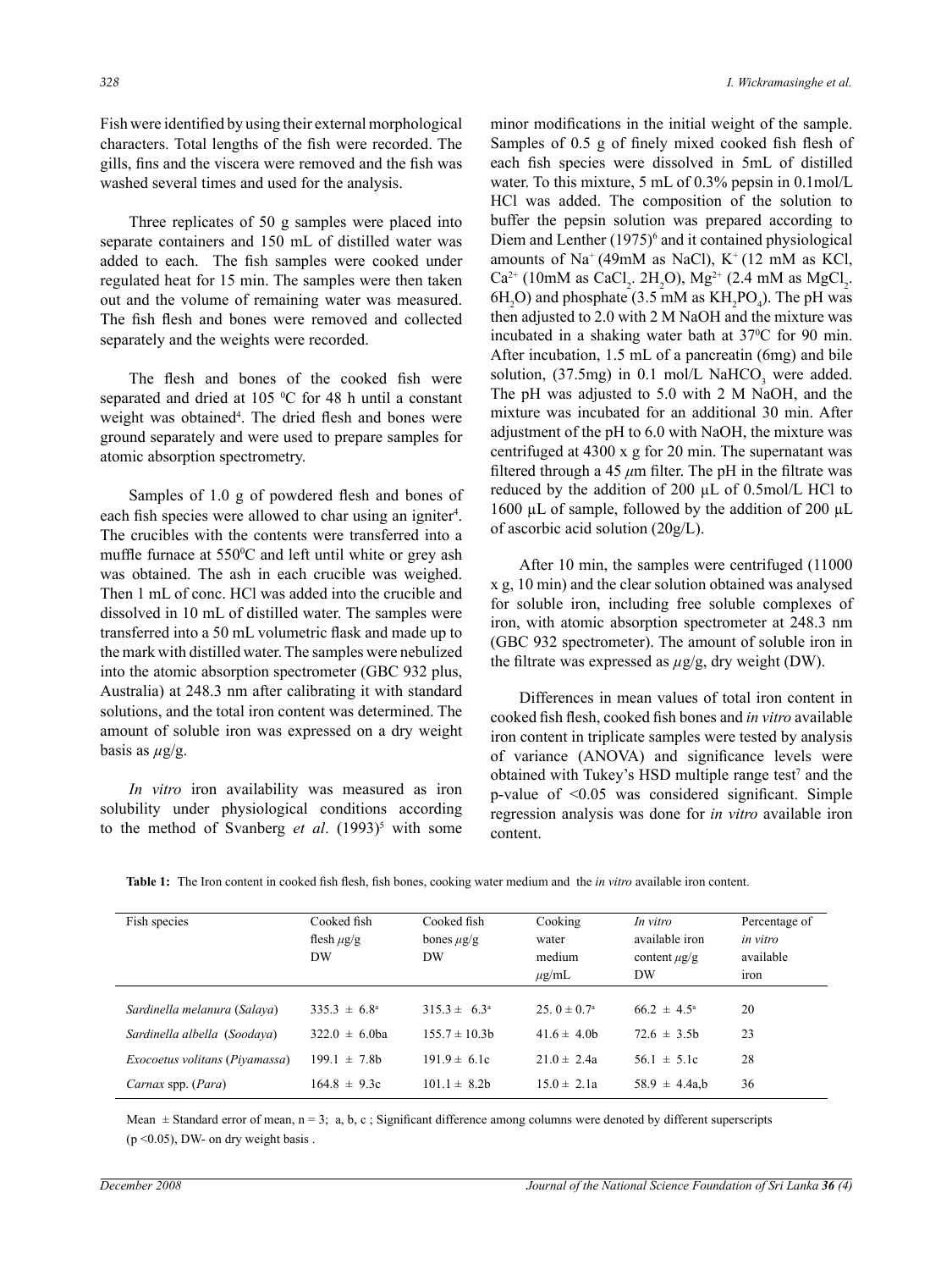### **Results**

The total iron content in the cooked fish flesh, fish bones and in the cooking water medium are shown in Table 1. In cooked fish flesh, the mean iron contents were high in *Sardinella melanura* and *Sardinella albella* with mean values in cooked fish flesh ranging from 164.8 – 335.3  $\mu$ g/g. In cooked fish bones, the iron content ranges from 101.1-315.3  $\mu$ g/g. In the cooking water medium, the iron content ranges from  $15.0 - 41.6 \mu g/mL$ . The *in vitro* available iron content in cooked fish flesh ranges from 56 to 73 *μ*g/g.The mean moisture contents of cooked *Sardinella melanura, Sardinella albella, Exocoetus volitans*, and *Carnax* spp were 74%, 75%, 74% and 77% respectively.

#### **Discussion**

There was a significant difference  $(p<0.05)$  between the mean iron contents of cooked fish flesh of the four species investigated. Higher mean iron contents were found in the flesh of *Sardinella melanura* and *Sardinella albella*  being 335.3 *μ*g/g and 322.0 *μ*g/g respectively. There was no significant difference between the mean iron content in these two fish species.

 There was significant difference between the (p<0.05) mean iron contents of fish bones in *Sardinella melanura* and *Exocoetus volitans* fish species. But no significant difference was found between the mean iron contents of *Carnax* spp. and *Sardinella albella*. In the case of bones, the highest mean content was observed in *Sardinella melanura* (315 *µ*g/g).

The total iron content leached in to the cooking water medium is significantly higher (p<0.05) in *Sardinella albella* than those of *Sardinella melanura*, *Carnax* spp. and *Exocoetus volitans*.

As far as iron contents leached in to the cooking water medium is concerned, no significant difference was found between *Sardinella melanura* and *Carnax* spp. or *Sardinella melanura* and *Exocoetus volitans* or *Carnax*  spp. and *Exocoetus volitans*.

It was observed that the amounts of iron leached in to the medium were not significant compared to the iron contents in cooked fish flesh.

There was no significant difference between the total *in vitro* available iron content in *Sardinella melanura* and *Carnax* spp. or *Carnax* spp and *Sardinella albella*.

But there was significant difference  $(p<0.05)$  between the mean *in vitro* available iron contents in *Sardinella melanura* and *Sardinella albella*, *Sardinella melanura* and *Exocoetus volitans*, *Sardinella albella* and *Exocoetus volitans*. However, the *in vitro* iron availability of these species was found to be lower compared to the iron contents in cooked fish flesh.

Fish contains relatively high amounts of readily absorbable haem iron. Haem iron is better absorbed than non-haem iron. Further, presence of cellular animal protein in fish can enhance the absorption of nonhaem iron, possibly by the formation of soluble iron complexes with L-amino acids such as cysteine as well as peptides <sup>9-11</sup>.

It is well established, however, that the adequacy of dietary iron in foods depends not only on their total iron content, but also on their bioavailability. The method used in this study is based on simulated digestion of the fish with pepsin, hydrochloric acid, pancreatin and bile salts followed by determination of the soluble iron released. Estimates of iron availability using *in vitro*  methods generally rank similarly to those obtained in human trial $s<sup>12</sup>$ .

Although the reasons for the difference in iron contents can be many, it can be assumed that one reason for the high iron content in *Sardinella melanura* flesh may be due to the smaller bones in the flesh. Within these fish species there were significant differences ( $p<0.05$ ) between the mean iron contents of fish flesh

It has been reported in previous studies that, the nutritional composition of fish muscles varies from one season to another, species to species and within a single species as well<sup>13</sup>. In addition, environmental factors too contribute to the concentration of metal in fish. This view has been supported by the findings of Window *et al*. 14 and Khan *et al*. 15, which showed that variations in the concentrations of elements from one sample of fish to another was due to the chemical forms of the elements and their concentration in the local environment.

 In cooked fish bones, the highest mean iron content was observed in *Sardinella melanura* and the mean iron content ranges from 101.1-315.3 *μ*g/g and in cooking water medium, the leached iron content ranges from 15 to 42  $\mu$ g/mL in the studied fish species.